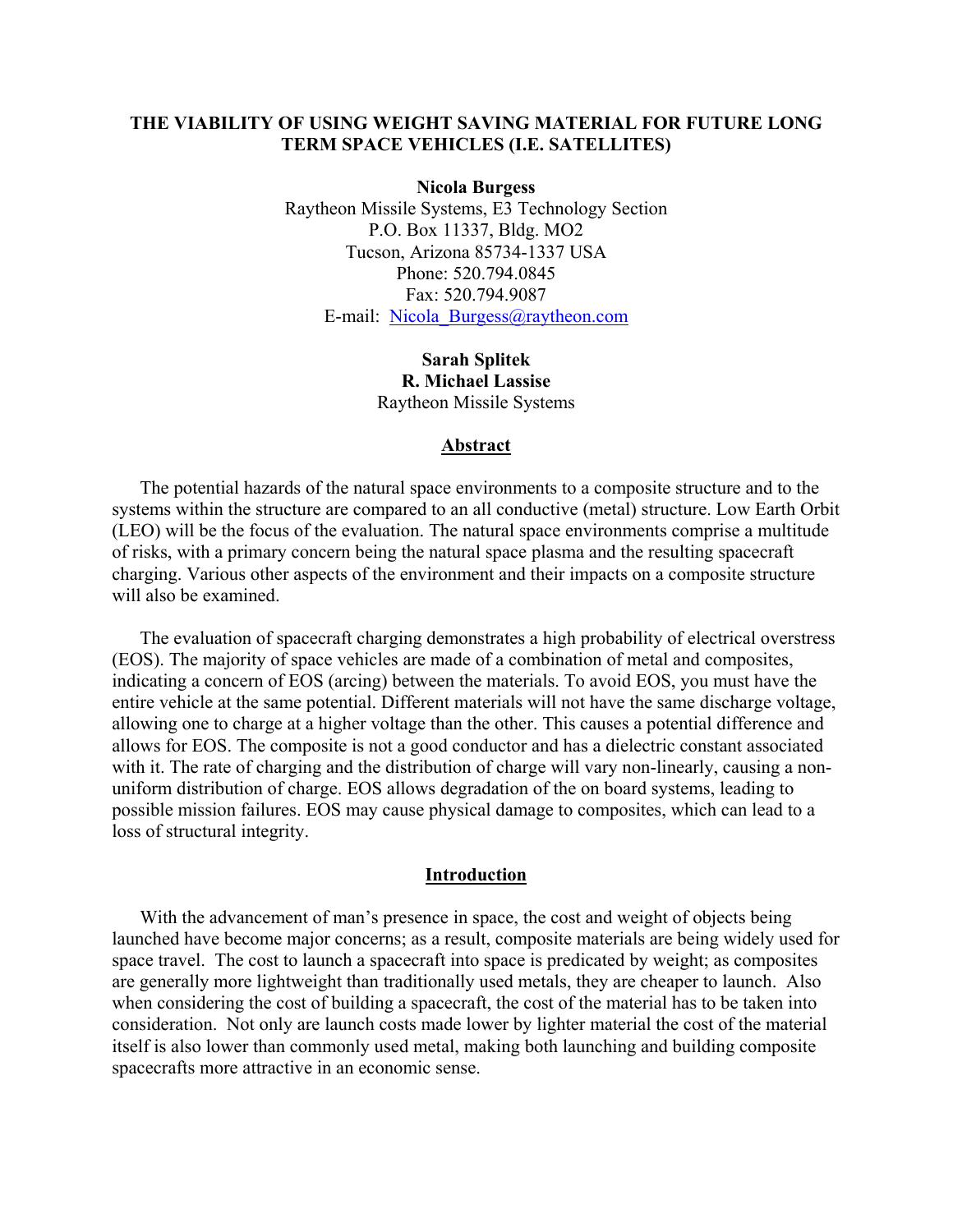Along with composites being financially more attractive, the mechanical properties of composites often are more appealing. Due to the longevity required of spacecraft, mechanical strength is a major concern for designers. The mechanical strength of a composite can be stronger than a lot of the commonly used metals, thus composites are appealing to make a successful mission. Also due to the manner in which composites structures are composed (via computer), all the boltholes and apertures are built into the structure when it is wound, unlike its metal counterpart, which needs drilling and boring to complete the structure. This, from a mechanical standpoint, makes a composite vehicle easier to work with.

The third major reason for using composites is the thermal properties. Composites have been proven to provide good thermal conductivity, thus they have the ability to adjust to high temperature variations. Due to the nature of the space environment, structures will have to undergo numerous temperature differentials when traveling into and out of the sunlight. Due to the thermal properties of composites this constant changing is easily handled.

The above thermal and mechanical properties and cost effectiveness are three reasons why composites are being widely used in long-term space missions. There are, however, some consequences of using composites. The natural space environment is made up of 9 components: the neutral thermosphere, the thermal environment, plasma, meteoroids and orbital debris, the solar environment, ionizing radiation, the magnetic field, the gravitational field, and the mesosphere<sup>[1](#page-1-0)</sup>. The environment of primary concern for spacecraft charging is plasma. Plasma exists in the ionosphere and is caused by the interaction of the gas in the ionosphere and solar particles. In the ionosphere the electron and ion densities are equal and as a rule vary depending on the location in the ionosphere. Due to this the altitude will make a difference in the amount of plasma flux a spacecraft encounters. Low Earth Orbit (LEO) will be of primary concern in this discussion.

While reviewing the environments for space travel it is obvious that there are more considerations than the cost and the thermal and mechanical properties. Along with mechanical and thermal considerations, electromagnetic considerations have to be evaluated as well. All of the systems being launched currently are using very sophisticated electrical devices and these devices are very susceptible to the electromagnetic space environment. To protect these devices there needs to be adequate shielding provided by the body of the craft. Typically, a method of shielding these devices is to provide a metal (conductive) enclosure referred to as a faraday cage. This also ties into the grounding scheme as a faraday cage provides the ground to prevent arcing between pieces of the spacecraft. When a composite is used this faraday cage becomes impossible to achieve as the composite is not, in general, a good conductor. This leaves an opening anywhere there is composite thus exposing sensitive electrical devices to a hostile electromagnetic environment. Also if there are any metal structures the composite between them will act as a dielectric, thus creating a capacitor.

### **Existing information**

Spacecraft charging and its effects are widely known and discussed in various papers and conferences. Many failures have been documented and blamed on spacecraft charging. For

 $\overline{a}$ 

<span id="page-1-0"></span><sup>&</sup>lt;sup>1</sup> NASA Reference Publication 1350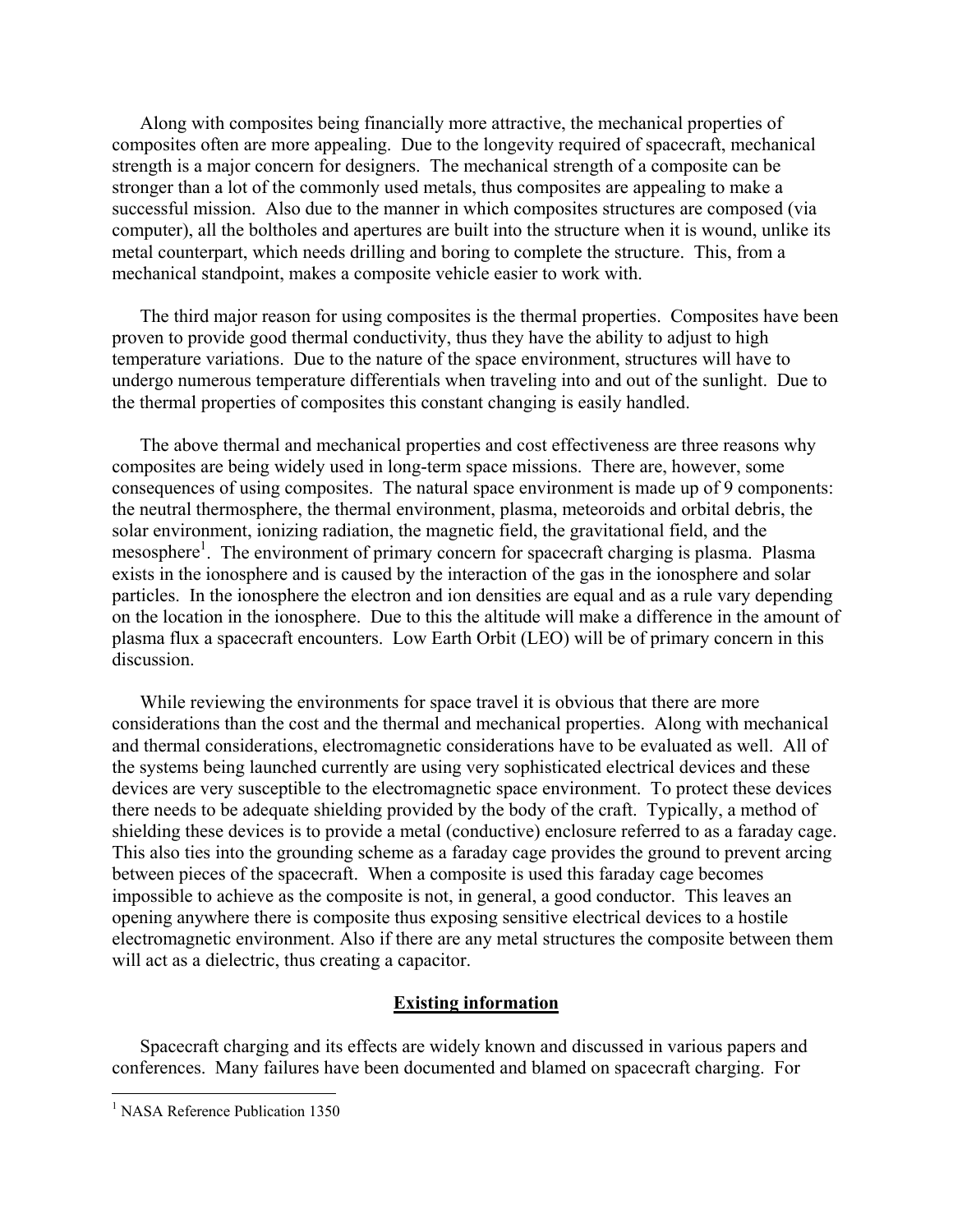example, the Telsat, Canada's Anik E-1 communications satellite began to spin out of control on  $20<sup>th</sup>$  $20<sup>th</sup>$  January 1994. Within two hours Anik E-2 also lost control<sup>2</sup>. This caused over \$50 million in recovery, repair, and lost revenue costs. It has been determined that this anomaly was caused by ESD from a build up of charge from a solar flare. Other various spacecraft anomalies have been blamed on spacecraft charging or the electromagnetic environment in general with more that have not been identified. Much is understood about the natural space environment and its possible effects on spacecraft, first studied in detail by SCATHA. The following figure from NASA Reference Publication 1350 outlines the issues that are faced in the natural space environment.

|                                                | <b>DEFINITION</b>                                                                                                                            | <b>PROGRAMMATIC ISSUES</b>                                                                                                                                                                                                   | <b>MODELS/DATABASES</b>                                                                                                   |  |  |  |  |  |
|------------------------------------------------|----------------------------------------------------------------------------------------------------------------------------------------------|------------------------------------------------------------------------------------------------------------------------------------------------------------------------------------------------------------------------------|---------------------------------------------------------------------------------------------------------------------------|--|--|--|--|--|
| <b>NEUTRAL</b><br><b>THERMOSPHERE</b>          | Atmospheric density, Density<br>variations.<br>Atmospheric composition<br>(Atomic Oxygen), Winds                                             | GN&C system design. Materials degradation/<br>surface erosion (atomic oxygen fluences).<br>Drag/decay, S/C lifetime, Collision avoidance,<br>Sensor pointing, Experiment design, Orbital<br>positional errors. Tracking loss | Jacchia/MET, MSIS< LIFTIM, upper<br>atmospheric wind models                                                               |  |  |  |  |  |
| <b>THERMAL</b><br><b>ENVIRONMENT</b>           | Solar radiation<br>(albedo and OLR variations).<br>Radiative transfer, Atmospheric<br>transmittance                                          | Passive and active thermal control system<br>design, Radiator sizing/material selection,<br>Power allocation, Solar array design                                                                                             | ERBE database, ERB database,<br>NIMBUS database, ISSCP<br>database. Climate models.<br>General Circulation Models (GCM's) |  |  |  |  |  |
| <b>PLASMA</b>                                  | lonospheric plasma,<br>Auroral plasma, Magnetospheric<br>plasma                                                                              | EMI, S/C power systems design,<br>material determination, S/C heating,<br>S/C charging/arcing                                                                                                                                | International Reference<br>Ionosphere Models, NASCAP/LEO<br>NASCAP/GEO, POLAR                                             |  |  |  |  |  |
| <b>METEOROIDS AND</b><br><b>ORBITAL DEBRIS</b> | M/OD flux. Size distribution.<br>Mass distribution, Velocity<br>distribution. Directionality                                                 | Collision avoidance, Crew survivability,<br>Seconary ejecta effects, Structural design/<br>shielding, Materials/solar panel deterioration                                                                                    | Flux models                                                                                                               |  |  |  |  |  |
| <b>SOLAR ENVIRONMENT</b>                       | Solar physics and dynamics.<br>Geometric storms, Solar activity<br>predictions. Solar/geomagnetic<br>indices, Solar constant, Solar spectrum | Solar prediction, Lifetime/drag assessments,<br>Reentry loads/heating, Input for other<br>models. Contingency operations                                                                                                     | EL Laboratory model, NOAA<br>prediction data, Statistical<br>models. Solar database                                       |  |  |  |  |  |
| <b>IONIZING RADIATION</b>                      | Trapped proton/electron radiation,<br>Galactic cosmic rays (GCR's),<br>Solar particle events                                                 | Radiation levels, Electronics/parts dose,<br>Electronics/single event upset. Materials<br>dose levels. Human dose levels                                                                                                     | CREME, AE-8MIN.<br>AE-8MAX, AP-8MIN,<br>AP-8MAX, Radbelt, Solpro,<br><b>SHIELDOSE</b>                                     |  |  |  |  |  |
| <b>MAGNETIC FIELD</b>                          | Natural magnetic field                                                                                                                       | Induced currents in large structures.<br>Locating South Atlantic Anomaly, Location of<br>radiation belts                                                                                                                     | IGRF85, IGRF91                                                                                                            |  |  |  |  |  |
| <b>GRAVITATIONAL FIELD</b>                     | Natural gravitational field                                                                                                                  | Orbital mechanics/tracking                                                                                                                                                                                                   | GEM-T1, GEM-T2                                                                                                            |  |  |  |  |  |
| <b>MESOSPHERE</b>                              | Atmospheric density, Density<br>variations. Winds                                                                                            | Re-entry, Materials selection.<br>Tether experiment design                                                                                                                                                                   | Earth-GRAM 90, UARS database,<br>"science" GRAM                                                                           |  |  |  |  |  |
| <b>MSFC</b>                                    |                                                                                                                                              |                                                                                                                                                                                                                              | EM & Environments Branch/EL54                                                                                             |  |  |  |  |  |

# **Natural Space Environments**

# **Figure 1. Table outlining space environments and their concerns**

As can be seen from the above table, there are numerous concerns due to the space environment and these concerns are identified and understood. Much is understood about composites and how they react in certain environments as can been seen in the "Handbook of Composites" and NASA's "Design Guidelines for Shielding Effectiveness, Current Carrying Capability, and the Enhancement of Conductivity of Composite Materials". What is not completely understood, however, are the interactions of composites and the natural space electromagnetic environments. Since the composite has a conductive and dielectric component, it is necessary to identify when each is dominant.

 $\overline{a}$ 

<span id="page-2-0"></span><sup>&</sup>lt;sup>2</sup> NASA Reference Publication 1375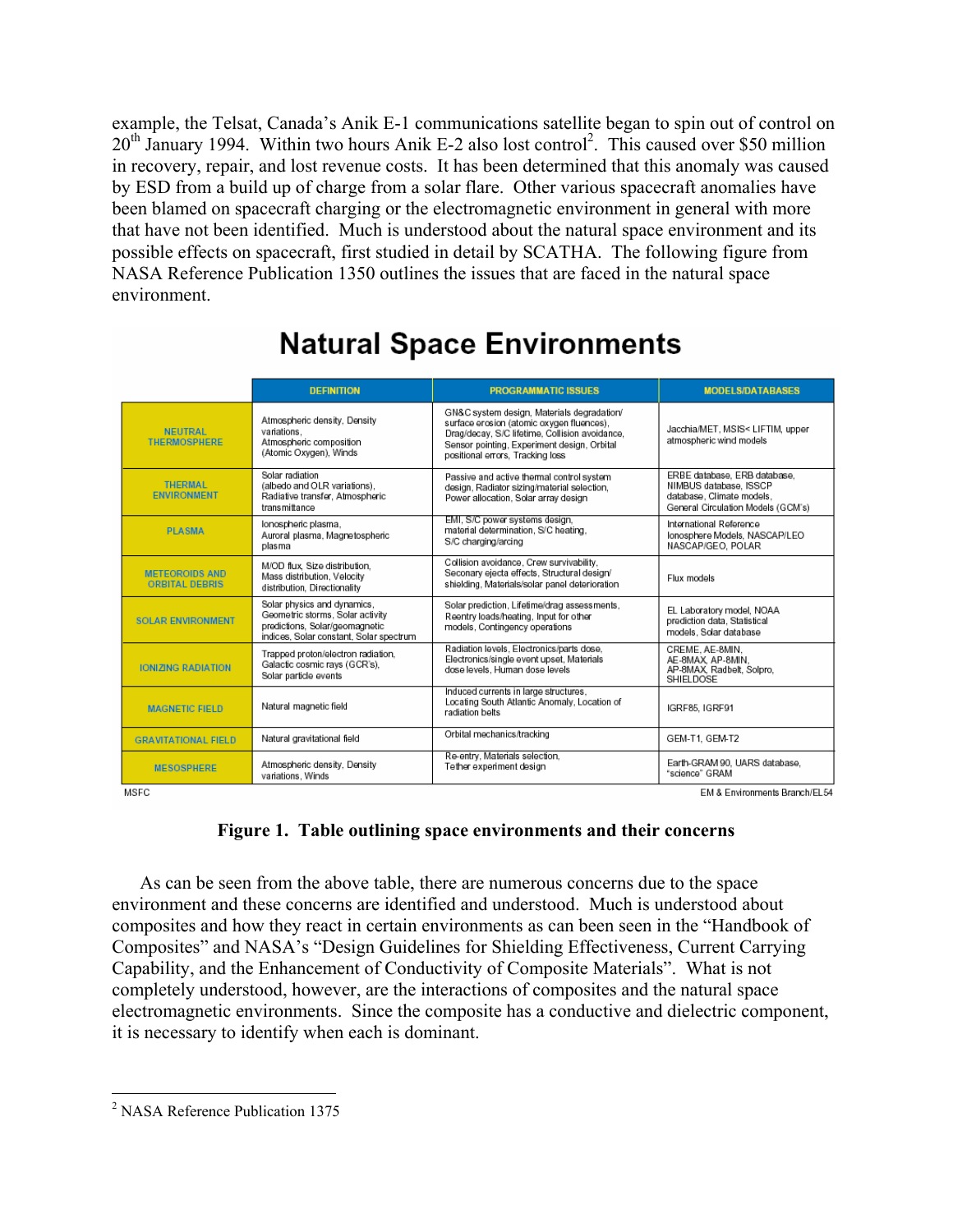#### **Current Work**

Spacecraft charging has been a primary concern for the aerospace and defense industries since the launch of the first spacecraft. Numerous analyses have been conducted to determine the possibility of spacecraft charging and the effects this would have to a vehicle within the LEO environment. These analyses have focused on an all metal structure and approximated it to be a sphere thus allowing the use of probe theory<sup>[3](#page-3-0)</sup>. This is a reasonable assumption due to the fact that the spacecraft is immersed in the natural space plasma. The primary method of charging is particle collisions within the metal structure. The source of this charging is primarily the electrons that are released from the sun in the form of solar winds. Solar winds have a 50:1 ratio of electrons to protons and have a measured charging rate of 10V/s and up to 1MV/s during high solar flare activity. Other effects that contribute to charging are secondary electrons, back scattered electrons, and photoelectrons.

There are two major components of spacecraft charging. The first is surface charging. Spacecraft charging has the possibility to build up enough difference in potential to cause ESD (arcing). The second is internal dielectric charging. Once a surface is charged there is only a matter of time before it discharges. Discharges can exceed 40 amps and last longer than 150 nanoseconds. Due to the severity of this effect it needs to be fully understood and analyzed.

The surface charging, attributed to the aforementioned sources, has various effects on the vehicle. The phenomenon and severity of charging is dependent on the materials of the spacecraft. For dielectrics the electrons are absorbed or captured until sufficient numbers are present. The material then discharges in the form of an arc to neighboring material or to the surrounding space. Arcing can occur as low as 300V in Low Earth Orbit (LEO).

Another concern is coronal discharging. A corona is most likely to occur at sharp points or when a circulating current is induced. A corona discharge is a potential breakdown (not total or arcing) and occurs when arcing potential is not met. Coronal discharge is the ionization of the space plasma and comes in various forms. The ionized plasma fluoresces causing a "glow" or, if unstable, streamers. Corona discharge is looked at in more detail in section 3.0.

The third concern is internal dielectric charging. Internal dielectric charging occurs when there are energetic electrons in the plasma. The electrons can penetrate the surface of the satellite, thus charging an internal surface. When the surface has sufficiently charged with electrons captured, a discharge will occur. This internal discharging can couple directly to subsystems, exposed circuits and cables in a pulse-like manner causing major problems with the internal systems of the satellite, thus has a higher potential of damage.

# **Surface Charging**

Surface charging will occur when a vehicle is immersed in space plasma. To calculate the potential on the surface of a vehicle in space, probe theory is used. Probe theory is when a sphere is placed in plasma, and the resulting cloud of electrons and ions is a function of the particles energies and densities and the surface potential. This is reasonable due to the fact that

<u>.</u>

<span id="page-3-0"></span><sup>&</sup>lt;sup>3</sup> Handbook of geophysics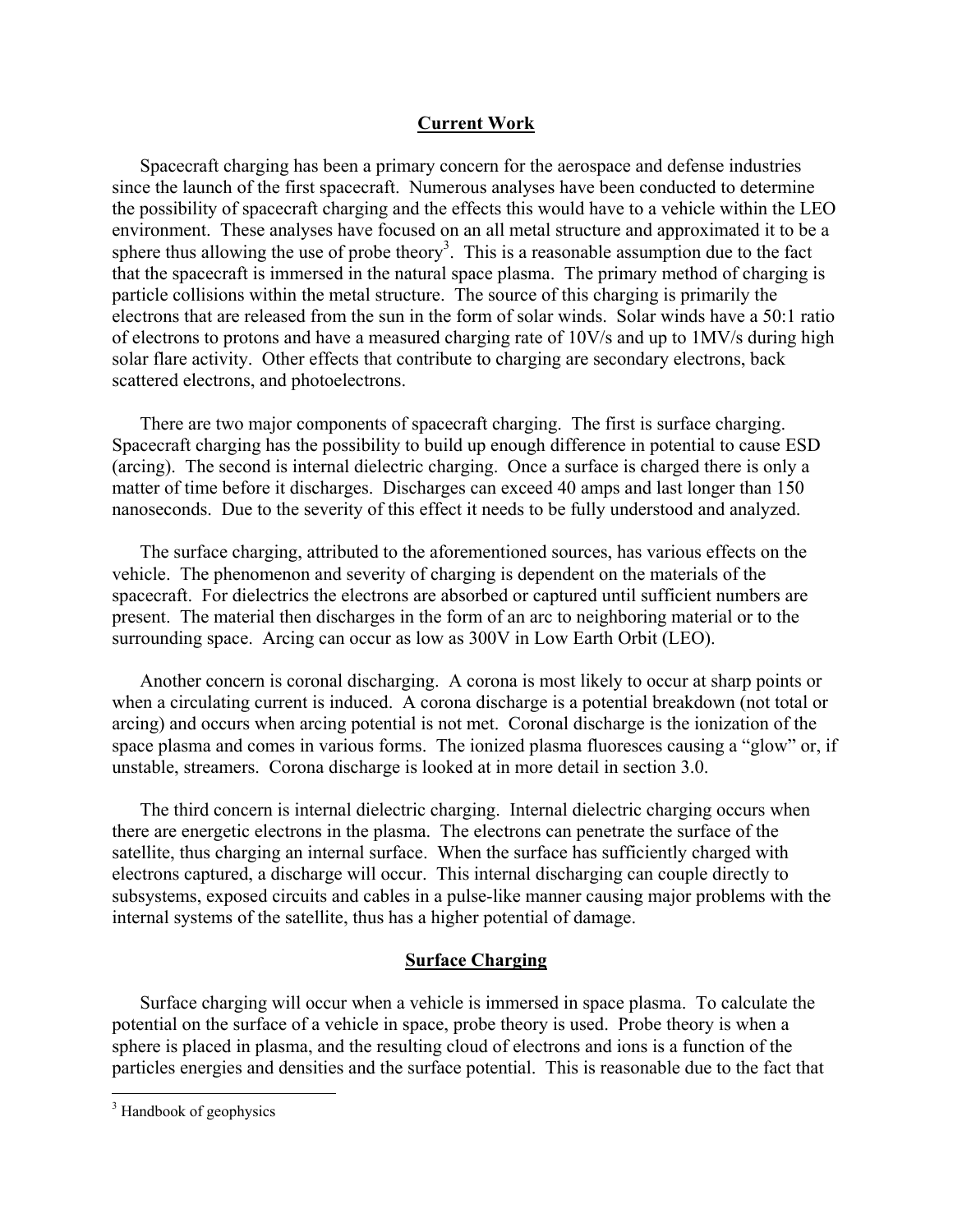the satellite is immersed in the natural space plasma. The potential on the surface is calculated in two steps: 1) finding the currents to the surface of the vehicle, which are based on functions of ambient conditions and the vehicle geometry. 2) the vehicle potential is then based on the current balance (this also includes sheath particles trapped close to the vehicle). Current balance theory is based on the assumption of charging a sphere of radius r and capacitance  $C_0$ (capacitance at infinity,  $C_0 = 4\pi \epsilon_0 r$ ) using certain time scales. The following derivation is based on the "Handbook of Geophysics". The time for charging the sphere relative to space is given

by: 
$$
\tau_s = \frac{C_0 V}{4\pi r^2 J} = 2x 10^{-3} \text{ sec}
$$
 (1)

where  $r = 1$  meter,  $V = 1$  kV and  $J = 0.5$ nA/cm<sup>2</sup> (the ambient current).

The time for charging a dielectric of area A is given by: 
$$
\tau_s = \tau_D = \frac{C_D V}{AJ}
$$
 (2)

where A is the area and  $C_D$  is the dielectric capacitance, leading to  $\tau_D$ , the charging time for a dielectric. For example, the dielectric constant of composites without metal mesh is between 2 - 10, thus the charging time of the sphere is less than the charging time of the dielectric, therefore the dielectric will charge. The probe method as outlined in The Handbook of Geophysics is commonly used in various computer codes such as NASCAP. It should be noted however, that the computer codes assume either a pure conductor or a pure insulator; composites have properties of both, thus putting the results in question. Also, all of the data on the electrical properties treat composites primarily as conductors, such as the Composite Handbook and NASA's "Design Guidelines for Shielding Effectiveness, Current Carrying Capability, and the Enhancement of Conductivity of Composite Materials."

#### **Corona**

An aspect of discharging that is a possible concern is that of a coronal discharge. A coronal discharge is the ionization of a surrounding gas which occurs when that potential gradient exceeds the ionization potential of the gas but is not sufficient to cause arcing (arcing begins at 300V in LEO). A corona is caused by a build up of electrons on a surface, thus when enough electrons are collected, they cause a "glow" by means of discharging into an inhomogeneous electric field. If these currents are circular, charge build up becomes possible at various points. Some examples of where this can happen are antennas and bore sights. In these cases build up of charge can lead to ionization of the surrounding area leading to corona discharge. Corona discharge at the end of a cylindrical tube can seriously impact the performance of electro-optic devices due to the fact that a corona may be luminescent. Also, communications equipment can be severely interfered with when a corona forms around antennas.

Corona discharge is a partial breakdown of the plasma. There are various methods used in the investigation of corona discharge<sup>4</sup>. The first is using coaxial cylinders assuming the center

 $\overline{a}$ 

<span id="page-4-0"></span><sup>4</sup> Electrical Breakdown of Gasses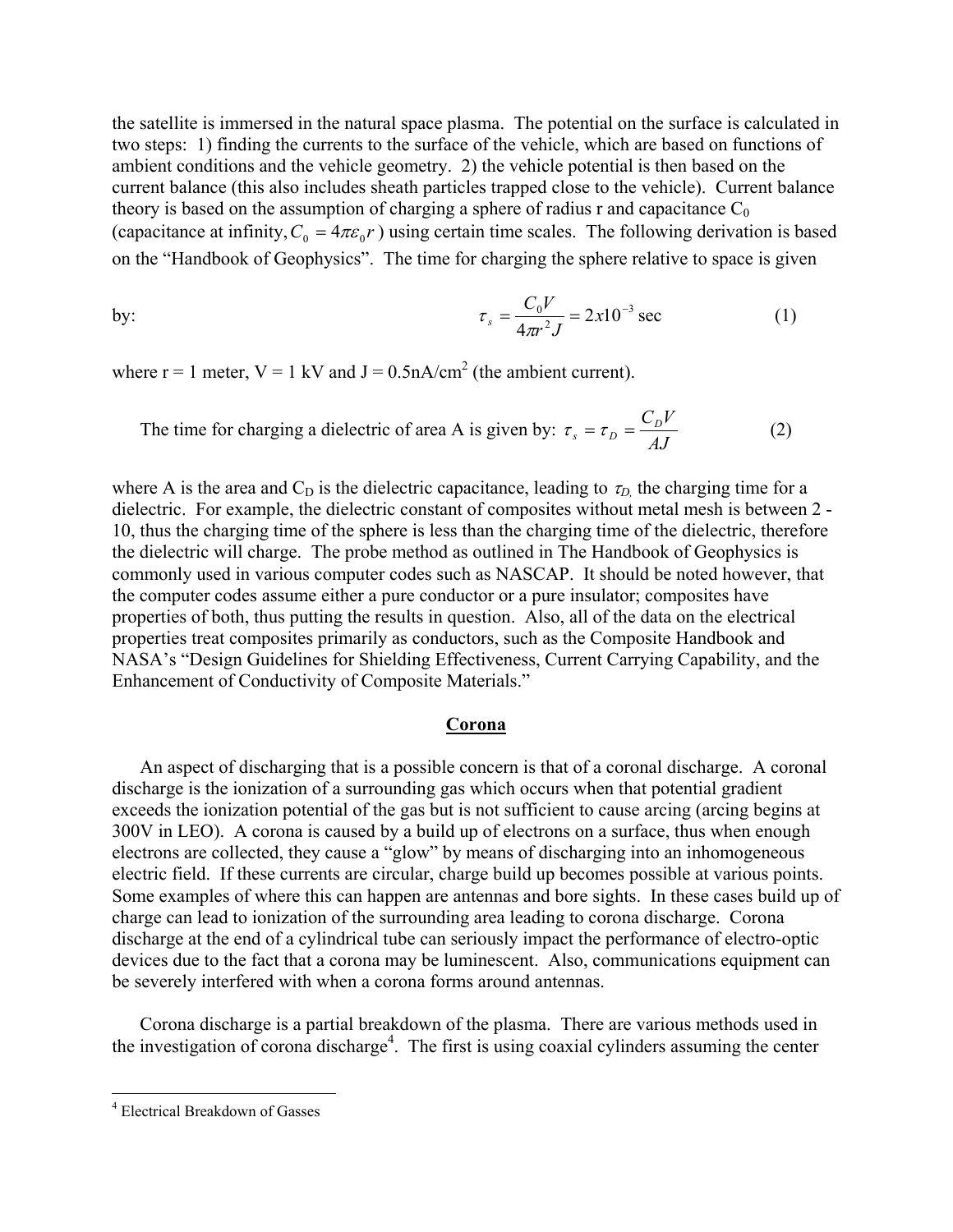cylinder is a cathode and the outer cylinder is an anode. From this assumption the electric field intensity between the coaxial cylinders is given by the following:

$$
E = \frac{V}{r \ln\left(\frac{r_c}{r_a}\right)}\tag{3}
$$

where E is the electric field intensity at a point r in between the two cylinders, V is the potential on the electrode (cathode),  $r_c$  is the radius of the cathode, and  $r_a$  is the radius of the anode. The electric field accelerates electrons toward the anode and if enough electrons start to accelerate there can be an avalanche of electrons leading to a breakdown or corona.

Another way to evaluate the possibility of coronas is to assume a radial current distribution around a disk. From the current, magnetic flux can be found by:

$$
B = \frac{b\mu_0 I}{2\pi a^2} \tag{4}
$$

where B is the radial magnetic flux, b is some point inside the cylinder,  $\mu_0$  is the permeability of free space, I is the current, and a is the radius of the cylinder. Given that  $B=\mu H$ , the magnetic field intensity is found by:

$$
H = \frac{bI}{2\pi a^2} \tag{5}
$$

From H, and given E=377H in free space, the electric field can be solved for:

$$
E = 377 \frac{bl}{2\pi a^2} \tag{6}
$$

This electric field is then compared to known values for breakdown.

#### **Internal Dielectric Charging**

Along with the importance of investigating surface charging, internal charging is also of great concern. Internal charging has the potential to be more damaging than surface charging as it is within the satellite itself. Internal dielectric charging is due to high-energy electrons  $(E >$ 100eV) that penetrate though diffusion, into the satellite and build up on internal structures, including inside the satellite. These high-energy electrons are present in the natural space plasma the surrounds the satellite. High-energy electrons are more common in polar orbits, like the orbit of this vehicle, due to aural events. Diffusion is the mechanism in which charge that is built up on the outside of the space vehicle will diffuse though the outer vehicle and build up on the inner surface thus creating the possibility of arcing. Once the initial diffusion has taken place it becomes a continuous process whereby allowing a current to pass though from the outer surface to the inner wall. Thus internal charging and discharging will be a continual occurrence.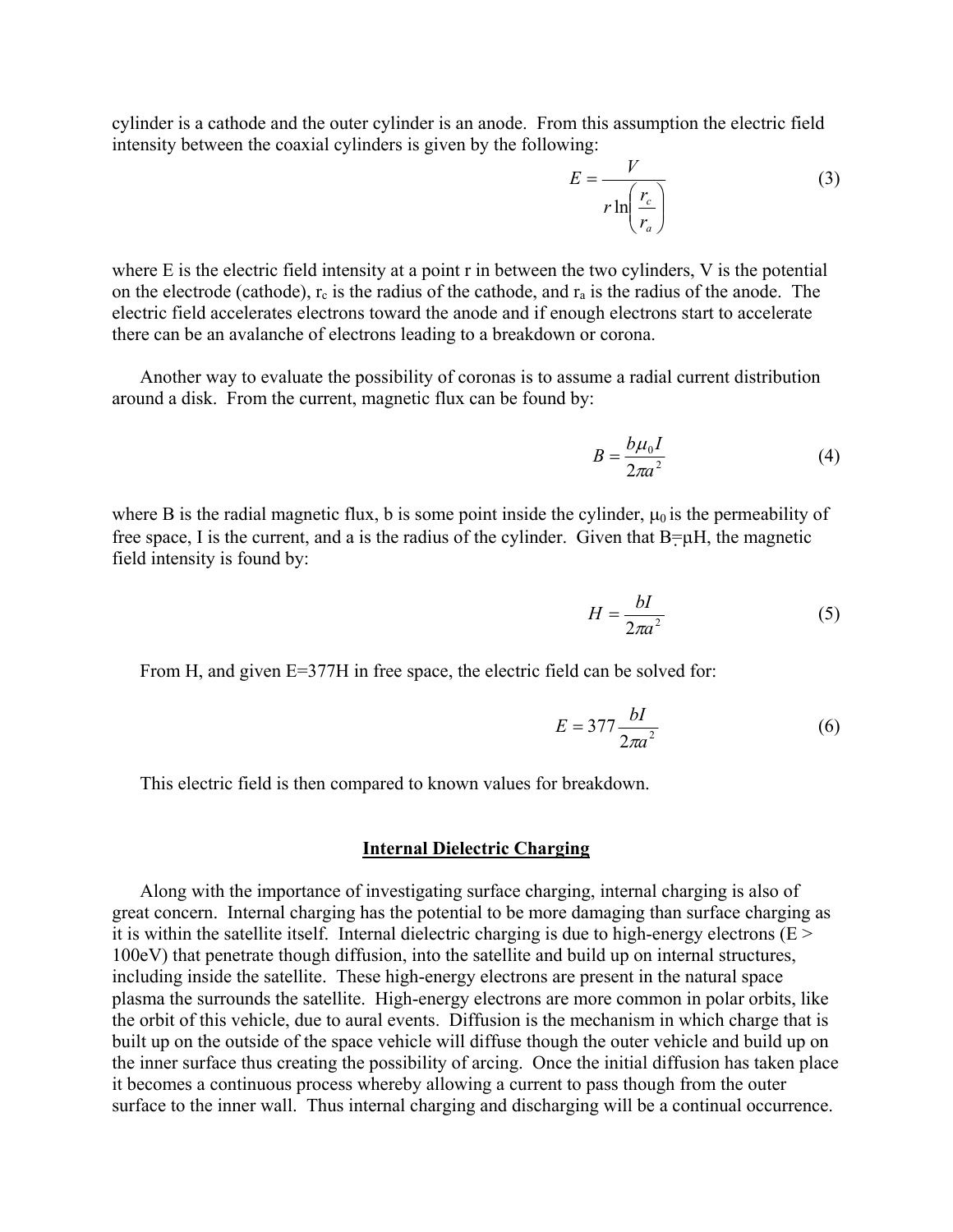The internal electric field can build up when the charge leakage rate is less than the charge collection rate. The time it takes to charge is thus related to the dielectric leakage rate, however given enough time sufficient charging will occur resulting in arcing. This arcing will appear as a pulse to the internal systems, cables, exposed circuits, etc. Pulse's usually last approximately 10's nanoseconds. The likelihood for a discharge to occur is a function of both the voltage potential and the electric field. But first before the electric field is calculated the range of the energetic electrons has to be calculated to see if there would indeed be a charge build up. The range that the electrons penetrate is given by Weber's equation (1),

$$
R = 0.55 \frac{E}{\rho} \left[ 1 - \frac{0.9841}{(1 + 3E)} \right] \tag{7}
$$

where R is the maximum range an electron with energy E can travel in cm, E is in MeV, and  $\rho$  is the density of the material. The electrons within the dielectric are not all distributed at R but spread throughout the material, and there is a fall-off in the current as the range is approached. Sorensen (1) estimated that fall off was linear, though a gaussian might fit better the improvement is too small for the additional computation, thus the linear approach is used,

$$
a(g/cm2) = 0.238xE
$$
 (8)

where a is the fall off distance.

The electric field also needs to be calculated this can be done with the use of the dielectric current density,

$$
J = \phi \ q \tag{9}
$$

where J is in  $A/cm^2$ ,  $\phi$  is the electron flux, and q is the charge of an electron. Just to note that a capacitor plate behavior is assumed, and thus the electric field buildup may be determined from the conductivity of the material,

$$
E(t) = \frac{V(t)}{d} = \frac{J}{\sigma} \left( 1 - e^{-t/\tau} \right) \tag{10}
$$

where  $\sigma$  is the dielectric conductivity,  $\tau$  is the time constant, and d is the thickness of the material. The time constant is a function of the material,

$$
\tau = \frac{\varepsilon}{\sigma} \tag{11}
$$

where ε is the dielectric constant. The above electric field can be calculated and then compared to the breakdown strength of the dielectric to determine if arcing will occur.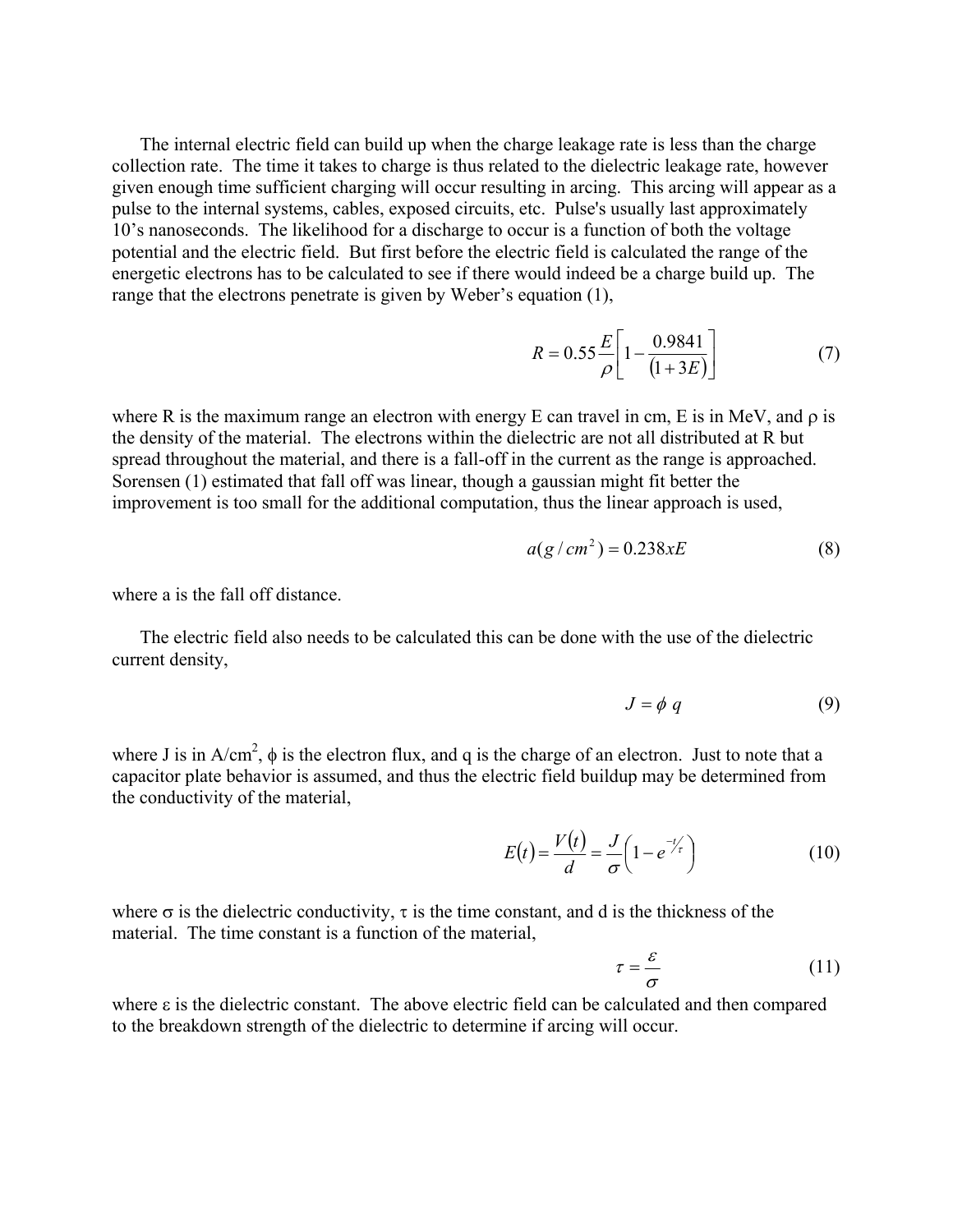#### **Arcing**

Arcing occurs between either different metals or two pieces of metal at different potentials separated by a gap. Due to the fact that various areas of the craft are made up of different materials there could be arcing from one material to another. The vehicle will have a net potential induced by the plasma that will be the same for all the materials, however the current balance for each material will not be the same due to the differences in conductivity, thus arcing will occur. A simple form of Ohm's law can be used to calculate this imbalance,

$$
I = \frac{V}{Z} \tag{12}
$$

where V is the potential and Z is the impedance. Let  $I_1$ ,  $I_2$  and  $I_3$  be the currents for 3 materials the potential across each material can be found by the following. Given the definition of current,

$$
dq = Idt \tag{13}
$$

and then the fact that,

$$
C = \frac{\varepsilon_0 A}{d} \tag{14}
$$

where d is the distance between the materials and A is the area of the material. Thus the potential is given by,

$$
q = CV
$$
  
\n
$$
\Delta q_1 - \Delta q_2 = C\Delta V
$$
\n(15)

where  $\Delta V$  is the voltage across the imbalance and C is the capacitance between the two. Given that the internal discharging also acts like a capacitor it will discharge in the same manner.

#### **Charging of a Composite**

#### **Charge build up and arcing**

The outlined effects of being in the natural space plasma are also evaluated with a composite structure in mind. It is determined that surface charging and internal dielectric charging are greater concerns when composites are used in conjunction with metal for the structure of the space vehicle this is due to the electrical properties of composites. As previously mentioned composites are a concern due to the fact that they are poor conductors and have dielectric matrix associated with them. Due to the poor conductivity, the rate the composite can charge and the distribution of charge vary non-linearly, causing a non-uniform distribution of charge. This allows for areas of the composite to charge differently from other areas, thus punch through or flash over<sup>[5](#page-7-0)</sup> may occur. Also as various materials have different discharge voltages, there can be

<span id="page-7-0"></span> $\frac{1}{5}$  $<sup>5</sup>$  Spacecraft Charging by Dr. Holbert</sup>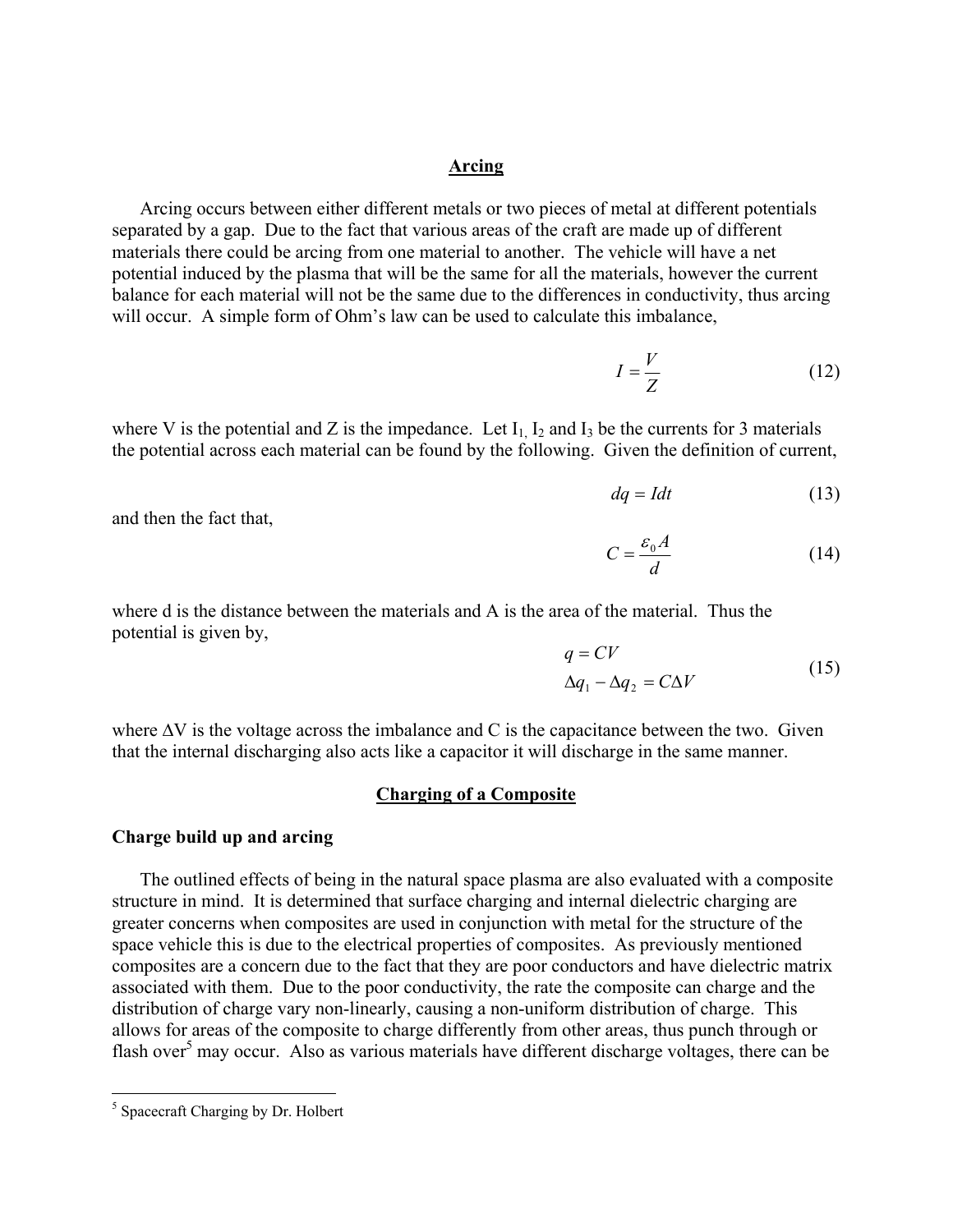a potential difference reached before the discharge occurs. Thus a metal will charge to a different potential than a composite, allowing for a potential difference between the two materials and in essence creating a capacitor and allowing for arcing.

If the charge builds up faster than current moves then the charge will "stack up" eventually building up enough charge to arc or corona. The time for current to move is dependent on the material under question; this is known as the relaxation time. The relaxation time is determined by the resistivity and the dielectric constant of the material. For any material, if the charging time is less than the relaxation time, charge has the opportunity to build up leading to corona or arcing. This can become a major concern when composites are being taken into account as the relaxation time is commonly higher than the charging time as shown with the dielectric time constant (equation 2). The following table lists the electrical properties for some common materials including some composites.

| <b>MATERIAL</b>                           | <b>THICKNESS</b> |           | <b>RESISTIVITY</b> |                                      | CONDUCTIVITY |              |              |          |
|-------------------------------------------|------------------|-----------|--------------------|--------------------------------------|--------------|--------------|--------------|----------|
|                                           |                  |           | Volume             |                                      | Surface      |              |              |          |
|                                           | mil              | cm        | ohm-meter          | ohm-centimeter ohm/square  mho/meter |              |              | mho/cm       | relative |
| Copper                                    |                  | 0.100     | 1.72E-08           | 1.72E-06                             | 1.72E-03     | $5.81E + 07$ | 5.81E+05     | 1.00E+00 |
| Aluminum                                  |                  | 0.100     | 2.87E-08           | 2.87E-06                             | 2.87E-03     | 3.48E+07     | $3.48E + 05$ | 6.01E-01 |
| Cold rolled steel                         |                  | 0.100     | 1.01E-07           | 1.01E-05                             | 1.01E-02     | $9.90E + 06$ | 9.90E+04     | 1.71E-01 |
| Stainless steel                           |                  | 0.100     | 8.62E-07           | 8.62E-05                             | 8.62E-02     | 1.16E+06     | $1.16E + 04$ | 2.00E-02 |
| Steel filaments in plastic                |                  | 0.100     | 2.00E-03           | 2.00E-01                             | 2.00E+02     | 5.00E+02     | 5.00E+00     | 8.62E-06 |
| 10% stainless filaments                   |                  | 0.320     | 8.20E-03           | 8.20E-01                             | 2.56E+00     | 1.22E+02     | 1.22E+00     | 2.10E-06 |
| Zinc plating                              |                  | 0.003     | 5.70E-08           | 5.70E-06                             | 1.90E-03     | 1.75E+07     | 1.75E+05     | 3.02E-01 |
| GFRP (typ.)                               |                  | 0.100     | 1.80E-05           | 1.80E-03                             | 1.80E+00     | 5.56E+04     | 5.56E+02     | 9.58E-04 |
| GFRP (meas.)                              |                  | 0.360     | 8.64E-05           | 8.64E-03                             | 2.40E-02     | 1.16E+04     | 1.16E+02     | 2.00E-04 |
| 140% Carbon fiber                         |                  | 70 0.178  | 1.00E+00           | 1.00E+02                             | 5.62E+02     | 1.00E+00     | 1.00E-02     | 1.72E-08 |
| 5% Ni coated graphite in<br>polycarbonate |                  | 125 0.318 | 3.40E+02           | $3.40E + 04$                         | 1.07E+05     | 2.94E-03     | $2.94E-05$   | 5.07E-11 |
| 10% "                                     |                  | 125 0.318 | 5.20E-01           | 5.20E+01                             | 1.64E+02     | 1.92E+00     | 1.92E-02     | 3.32E-08 |
| 15% "                                     |                  | 125 0.318 | 1.60E-03           | 1.60E-01                             | 5.04E-01     | 6.25E+02     | $6.25E + 00$ | 1.08E-05 |
| $^{\dagger}$<br>20%                       |                  | 125 0.318 | 1.10E-03           | 1.10E-01                             | 3.46E-01     | 9.09E+02     | 9.09E+00     | 1.57E-05 |

# **Table 1. Typical Resistivity and Conductivity Values[6](#page-8-0)**

As can be seen from the above table the resistivity is considerable higher for the composite materials than for the metal materials (it should also be noted that the GFRP typical value is greater than the measured value, as the means of measurement is not know the typical value will be of most curiosity). This leads to a longer relaxation time and the possibility of charge build up. To calculate the relaxation time equation 2 is used.

$$
\tau_c = RC = \frac{CV}{AJ}
$$

<span id="page-8-0"></span> $\frac{1}{6}$ <sup>6</sup> NASA Contractor Report 4784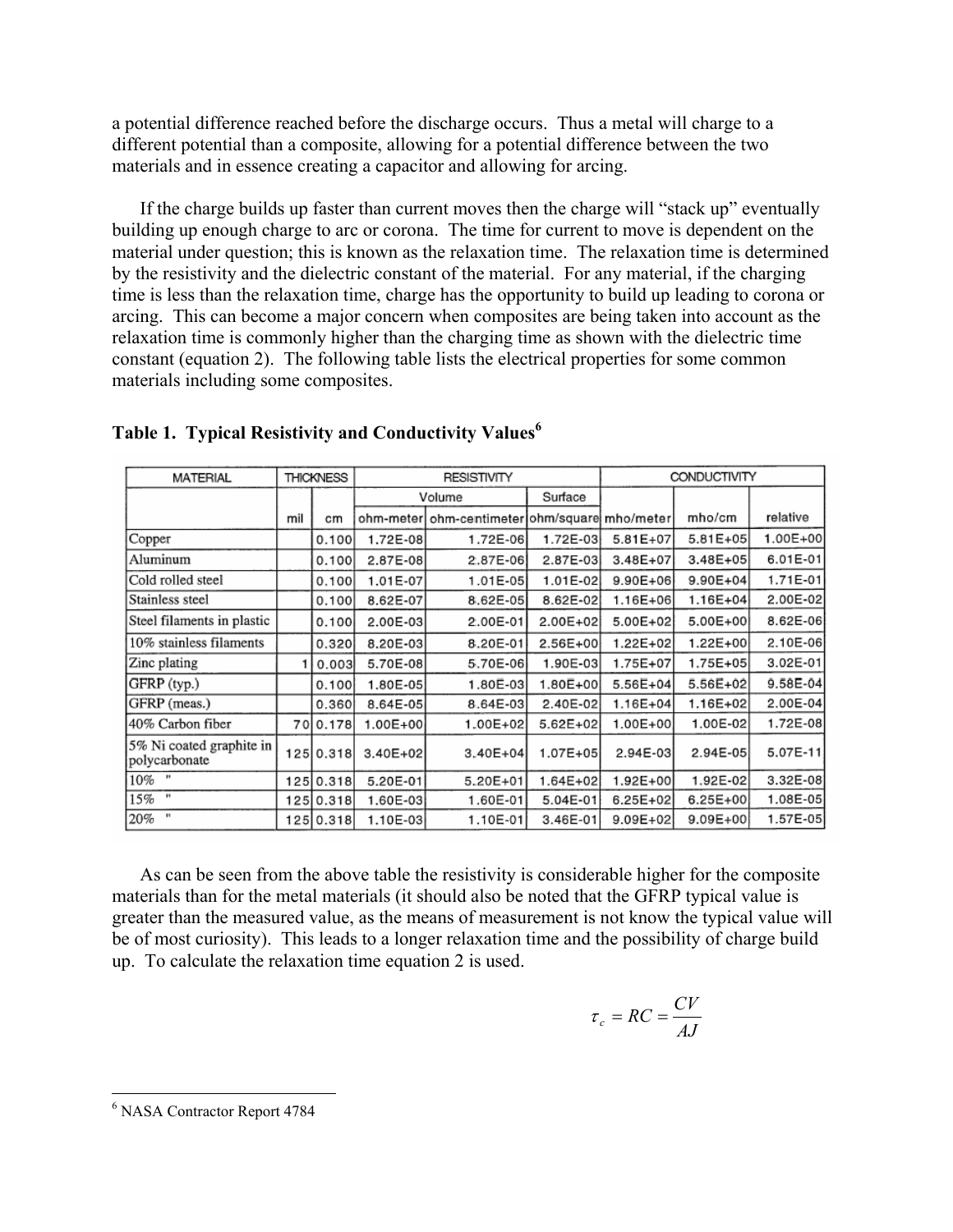where  $\tau_c$  is the relaxation time, R is the resistance and C is the capacitance. Then using the following equations,

$$
R = \frac{\rho d}{A}
$$
  
\n
$$
C = \frac{\varepsilon A}{d}
$$
\n(16)

the relaxation time becomes,

$$
\tau_c = \rho \varepsilon \tag{17}
$$

where  $\rho$  is the resistivity and εis the relative permittivity given by  $\varepsilon = \varepsilon_0 \kappa_{\varepsilon}$ .

The following table shows the resistivity, for those materials listed above when calculated for a thickness of 0.5cm (a typical body tube thickness).

Material Surface Resistivity ( $Ω$ -square) Volume Resistivity (W-m)<br>
(based on 0.5 cm thickness) Copper 1.72E-03 8.60E-06 Aluminum 2.87E-03 1.44E-05 Cold rolled steel 1.01E-02 5.05E-05 Stainless steel 8.62E-02 4.31E-04 Steel filaments in plastic  $2.00E+02$  1.00E+00 10% stainless filaments 2.56E+00 1.28E-02 Zinc plating 2.90E-03 2.50E-06 GFRP (typ.) 1.80E+00 9.00E-03 GFRP (meas.) 2.40E-02 1.20E-04 40% Carbon fibor 5.62E+02 2.81E+00 5% Ni coated graphite in polycarbonate 1.07E+05 5.35E+02 10% " 1.64E+02 8.20E-01 15% " 5.04E-01 2.52E-03 20% " 3.46E-01 1.73E-03

**Table 2. Resistivity at 0.5 cm** 

From the above table it can be seen that the resistivity is much higher for the composite material as expected. Due to the fact that the dielectric matrix is non-linear for composites it can be determined that with a charging mechanism of up to 1MV/s during auroral conditions the composite will charge in a non-linear manner until arcing potential is reached. The material will then arc or corona and charge again, repeating this process. As can be inferred from above, composite materials will have the time to build up enough charge to arc more rapidly than metal.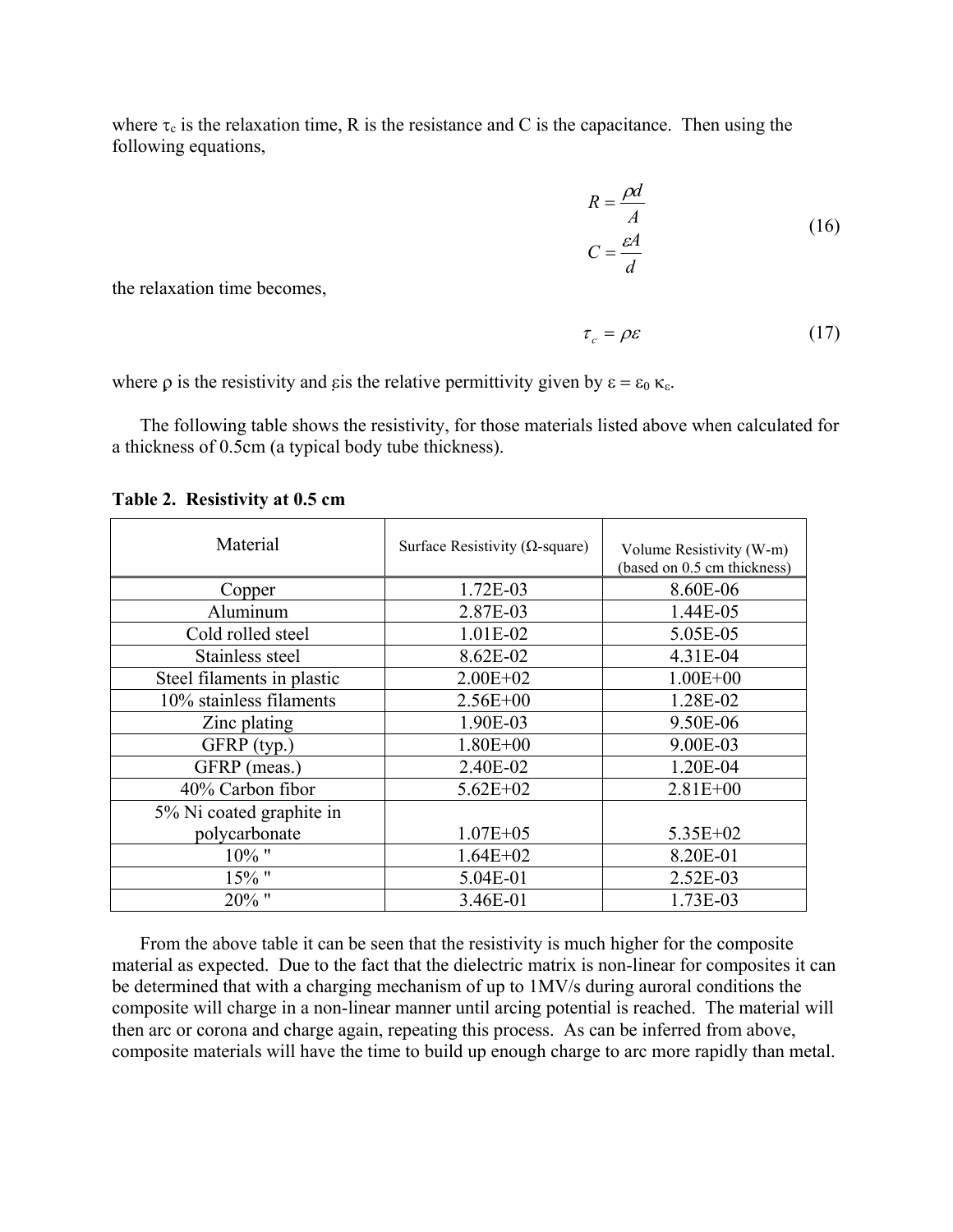It should be noticed that the above analysis talks about arcing, however does not talk about different materials. This is due to the fact that composite materials charge differentially as well as non-linearly. With this differential charging parts of the composite will charge at a different rate than other parts thus allowing for different potentials to build up and allowing for surface arcing or arcing through the material in a channel like manner.

Along with surface charging and arcing there is a concern with internal arcing. Internal arcing occurs when the internal surface of the composite (assuming a tube) becomes charged enough to arc (internal dielectric charging). This arcing can occur between different parts of the composite as previously mentioned, or to equipment located inside the composite. Charge will build up on the inside of most composite materials due to the fact that there is little to no shielding effectiveness provided by the material, thus a current on the outside of the composite will be on the inside also, due to short diffusion time of composite materials. This will be looked at in more detail in the next section.

#### **Spacecraft Charging with Composite Materials**

As is discussed previously the natural space environment is such that if not protected against is of great concern. Also as previously mentioned, spacecraft charging is even more concerning with the use of composites. Surface charging is calculated in the same manner as before using probe theory, however that composite will charge at a faster rate than metal because of the longer relaxation time. Also due to the nonlinear dielectric properties of the material, the material will not all charge to the same potential. This differential charging allows for the possibility of punch though and flashover as mentioned in section 4.1. Both of these effects are of concern with composites due to their destructive manner. With both punch through and flashover there is the possibility of physical damage to the vehicle in the form of holes and degradation of the composite. Due to the make up of the composite it is possible to melt during one such arc.

Again like metals there is also a threat of corona. Coronas can occur when enough electrons are deposited on a surface and then discharge into the surrounding environment causing "glow" or "streamers". Composites will have a larger "stack up" of charge thus there is a higher probability of a corona. As opposed to the physical damage that can occur with surface arcing, a corona can interfere with sensors, receivers, and antennas or anything on the outside of the vehicle. For example if an electro-optic detector has a corona "glow" around it, it will make it almost impossible to obtain any reliable data. This corruption of data could possibly result in failure. The best way to avoid corona is to minimize sharp points and use metals to negate charge buildup.

Finally internal dielectric or bulk charging is most likely when using composites. This is due to the lack of conductivity. Composites typically have little to no shielding thus impinging electrons will drive straight through the material deeper than if the material was metal. This leads to a build up of charge on the inside of the vehicle. Not only can arcing occur within the vehicle, but due to the magnetic field within the vehicle, caused by the moving charge, there is the possibility of inductive coupling to cables, wires, and internal systems. The electrons built up on the inside of the vehicle will arc as they do on the outside surface. When arcing inside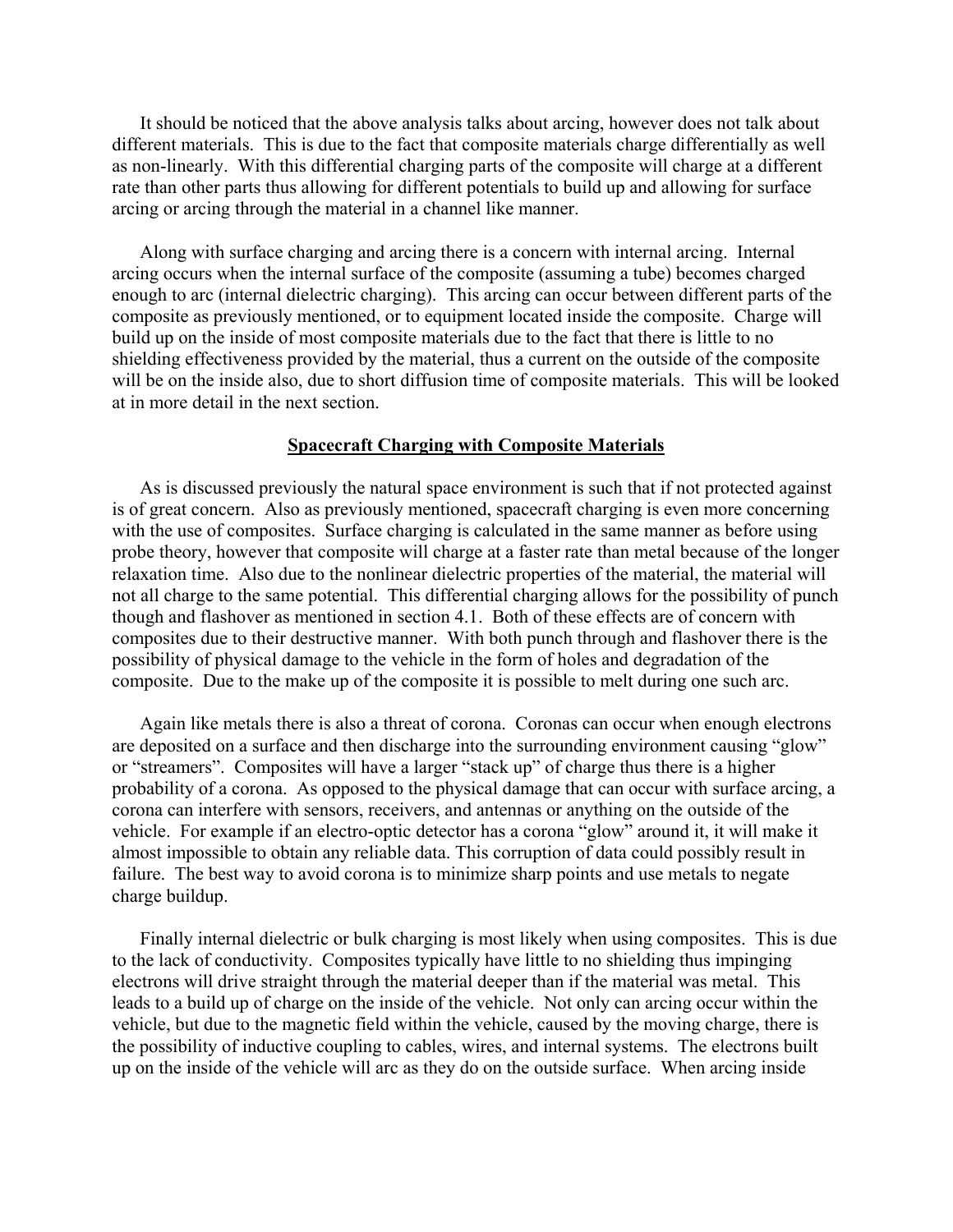occurs, the arc will go to the internal systems or to other parts of the composite. As is shown above, spacecraft charging is a major concern in general and even more so with composites.

#### **Conclusion**

With composites becoming more prevalent in today's and tomorrow's aerospace industry, the effects of natural space environment and other extreme electromagnetic environments have to be evaluated. The electromagnetic properties of composites must be understood to provide an integrated design which provides protection of electronic equipment from the external hostile environments. As previously mentioned, composites have good thermal and mechanical properties, and these are well understood in the community. But the electromagnetic properties of composites are incomplete. Most analyses treat composites as conductors. However, the literature reports that composites have dielectric properties. This makes the response of composites to the mentioned environments a dispersive or non-linear material. This has been discussed in this paper by the fact that composites not only act as conductors, but also dielectrics-they charge!!

Due to the fact that composites have dielectric components implies a dielectric matrix is associated with them. With this knowledge the internal charging of composites becomes a major issue in the analysis of the material. To thoroughly understand the interaction of the composite to the space plasma and other extreme electromagnetic environments this dielectric matrix along with the accompanying conductivity matrix must be studied. The response of the material is directional and complex. To provide complete protection of the internal systems, this knowledge needs to be acquired. With future missions into space looking to survive longer and at the same time be cost conscious, composite material usage will grow. Therefore, the electromagnetic analysis and testing of these materials becomes a major program issue in order to insure mission success.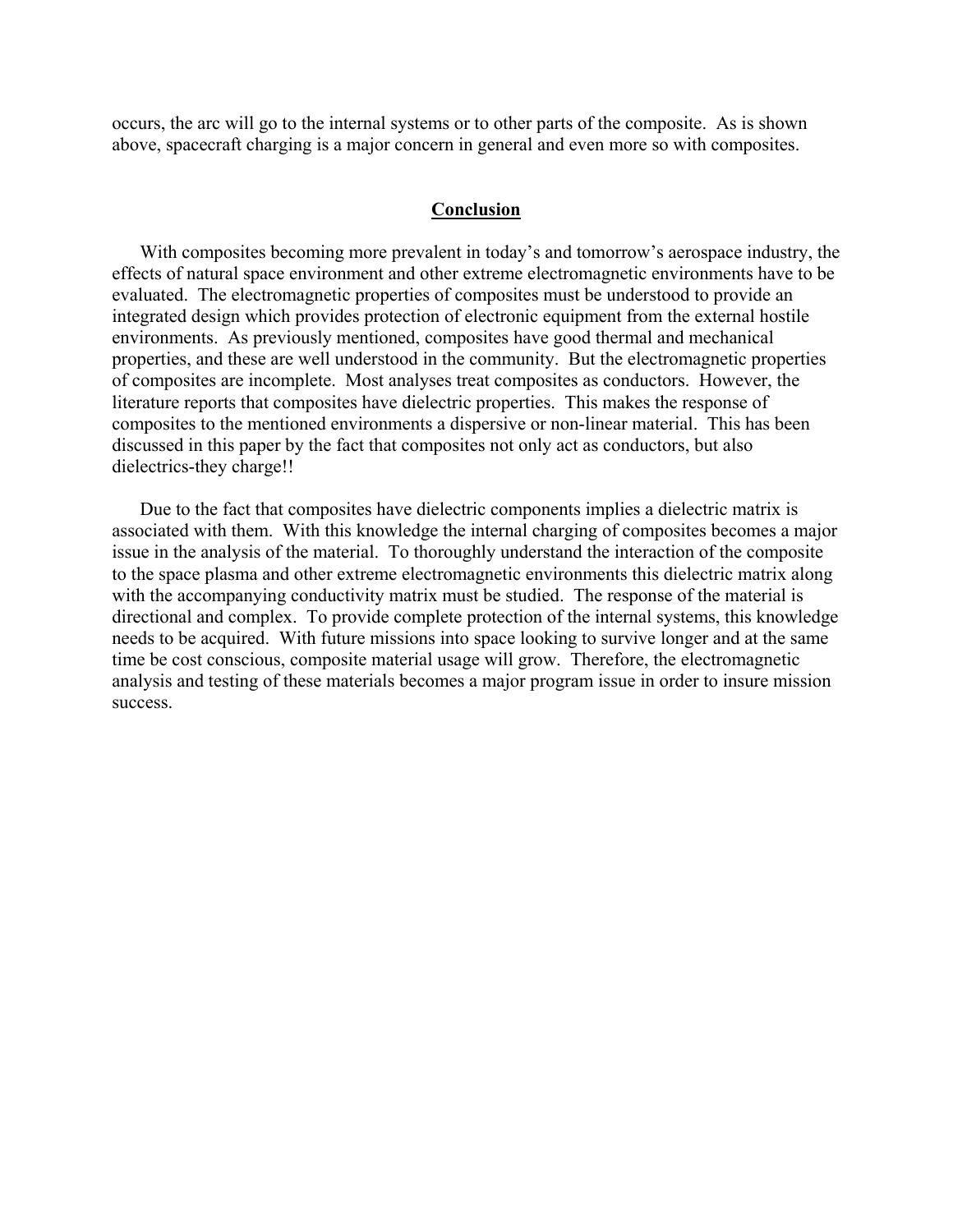# **References**

- 1. Ryden, K. A., D. J. Rodgers, and G. L. Wrenn, "Engineering Tools for Internal Charging", Establishment of Engineering Specification for Internal Charging, England 1999.
- 2. Jursa, A. S. ed., "Handbook of Geophysics and the Space Environment", Air Force Geophysics Laboratory, USAF Systems Command, 1985.
- 3. Meek, J. M. and J. D. Craggs, ed., "Electrical Breakdown of Gases", John Wiley & Sons, New York, 1978.
- 4. Leach, R. D. and M. B. Alexander, ed., "Failures and Anomalies Attributed to Spacecraft Charging", NASA Reference Publication 1375, NASA Marshall Space Flight Center, August 1995.
- 5. Vaughan, W. W., K. O. Niehuss, and M. B. Alexander, ed., "Spacecraft Environments Interactions: Solar Activity and Effects on Spacecraft", NASA Reference Publication 1396, NASA Marshall Space Flight Center, November 1996.
- 6. James, B. F. Coordinator, "The Natural Space Environment: Effects on Spacecraft", NASA Reference Publication 1350, NASA Marshall Space Flight Center, November 1994.
- 7. Herr, J. L., M. B. McCollum, "Spacecraft Environments Interactions: Protecting Against the Effects of Spacecraft Charging", NASA Reference Publication 1354, NASA Marshall Space Flight Center, November 1994.
- 8. Leach, R. D. and M. B. Alexander, ed., "Electronic Systems Failures and Anomalies Attributed to Electromagnetic Interference", NASA Reference Publication 1374, NASA Marshall Space Flight Center, July 1995.
- 9. Bedingfield, K. L., R. D. Leach, M. B. Alexander, ed., "Spacecraft System Failures and Anomalies Attributed to the Natural Space Environment", NASA Reference Publication 1390, NASA Marshall Space Flight Center, August 1996.
- 10. Casper, Jeffrey E., ed., "High Power Microwave Harding Design Guide for Systems Volume I: HPM and Interpreting Harding Requirements", Final Design Guide, US Army Laboratory Command Harry Diamond Laboratories Adelphi, April 1992
- 11. "Avoiding Problems Caused by Spacecraft On-Orbit Internal Charging Effects", NASA Technical Handbook 4001, NASA, February 1999
- 12. Evans, R. W., "Design Guidelines for Shielding Effectiveness, Current Carrying Capability, and the Enhancement of Conductivity of Composite Materials", NASA Contractor Report 4784, NASA Marshall Space Flight Center, August 1997